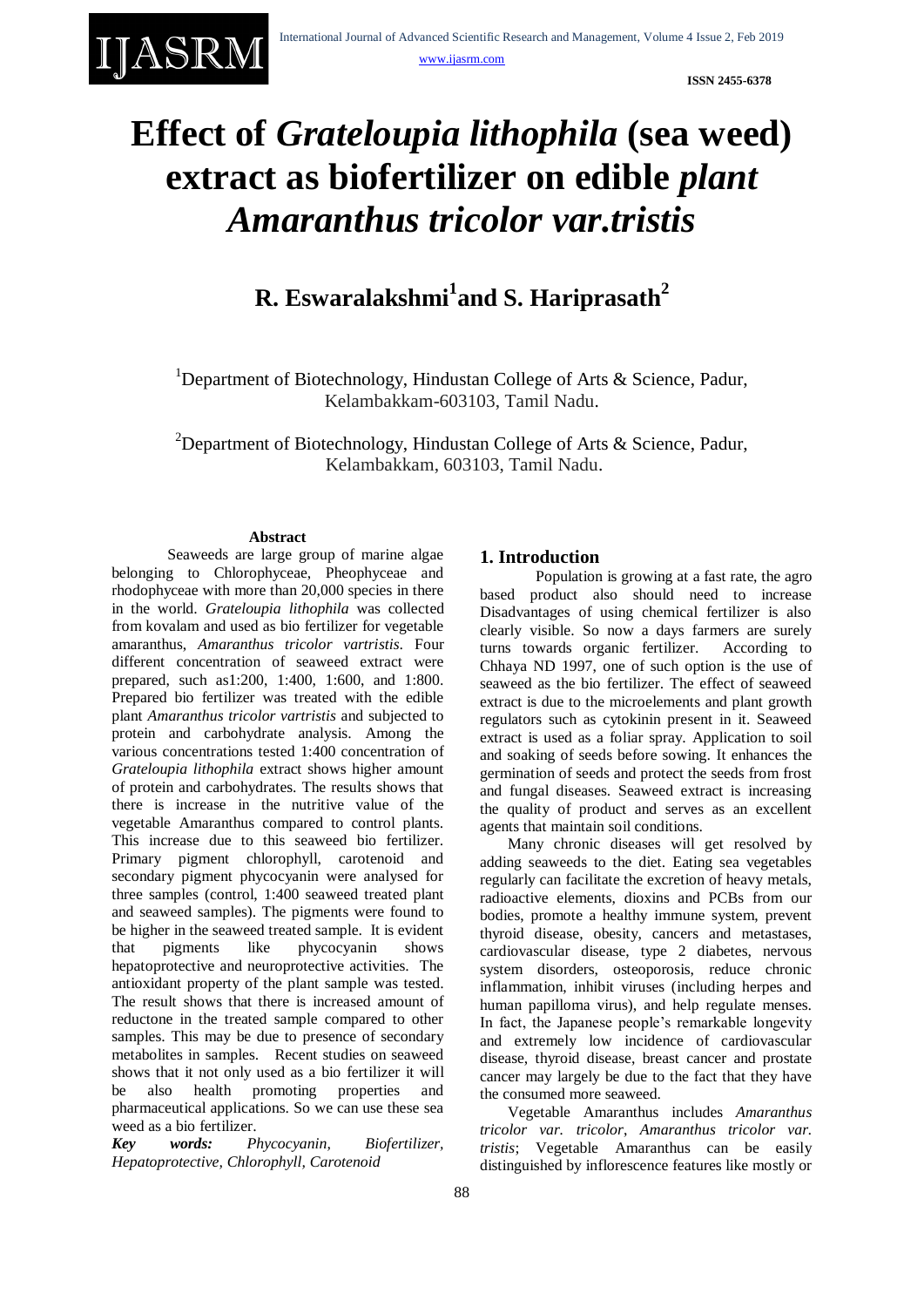#### **ISSN 2455-6378**

exclusively axillary glomerules or short spikes, Origin of flower bud from leaf axil, 3 tepal lobes, 3 stamens, brownish black seed, indeterminate growth habit. Vegetable Amaranthus can be easily distinguished by inflorescence features like mostly or exclusively axillary glomerules or short spikes, the seed character is also very useful in demarcating vegetable, grain and weed Amaranthus (Das 2012). Vegetable group shares striking similarity with weed group in having brownish-black or black seeds with undifferentiated folded Inflorescences of selected Amaranthus species Cooked amaranth leaves are an excellent source of vitamin A, vitamin C, calcium, manganese, and folate. Grain amaranth has been used for food by humans in a number of ways. The ground grain is used in breads, noodles, pancakes, cereals, granola, cookies and other flour-based products. The grain can be popped like popcorn or flaked like oatmeal. More than 40 products containing amaranth are currently on the market. Nutritional value of these plant is high, so use of seaweed will also increase the nutritive value of this plant.it is easily available to all kind of people.

# **2. Materials and Methods:**

IJASRN

### **2.1 Sample Collection and Preparation**

The seaweed sample was collected from the kovalam beach. The seaweeds after collection washed properly in water to remove unwanted materials and were brought to the laboratory. The collected seaweed sample was shade dried for three days. Then the dried sample was mechanically blended with 300ml of water to get homogenized sample. Then this sample was making up to 1ml with clean water. It was stored in dark to avoid direct sunlight. Seeds of *Amaranthes tricolour vartristis* were collected from Besent nagar shop

#### **Table.1 Preliminary qualitative phytochemical analysis of extracts of control, treated plant and seaweed**

| S.no.             | Test                            | Control<br><b>PLANT</b> | Treated<br>plant | Seaweed |
|-------------------|---------------------------------|-------------------------|------------------|---------|
| Alkaloids         | Hanger's<br>reagent Test        | $+ve$                   | $+ve$            | $+ve$   |
|                   | Wagner's<br>reagent Test        | $+ve$                   | $+ve$            | $+ve$   |
|                   | Mayer's reagent<br><b>Test</b>  | $+ve$                   | $+ve$            | $+ve$   |
|                   | Dragendroff<br><b>Test</b>      | $+ve$                   | $+ve$            | $+ve$   |
| 2.Phenol          | Ferric chloride<br>Test         | $+ve$                   | $+ve$            | $+ve$   |
|                   | Lead acetate<br>test            | $+ve$                   | $+ve$            | $+ve$   |
| 3. Flavonoi<br>ds | Tannins test                    | $+ve$                   | $+ve$            | $+ve$   |
|                   | Lead acetate test               | $+ve$                   | $+ve$            | $+ve$   |
| 4. Steroids       | Libermann-<br><b>Burchardit</b> | $+ve$                   | $+ve$            | $+ve$   |

#### **2.2 Cultivation of** *Amaranthes tricolour vartristis*

Then these seed was cultivated in Hindustan College of arts & science garden. For cultivation the 10 x 10 meter land was used and it was separated into five different lanes. Lanes was marked as control, Group A (1:200), Group B (1:400), Group C (1:600) and Group D (1:800). The bio-fertilizer was treated in different concentration in different lane Group A, Group B, Group C and Group D from the germination stage of plant at 5 days interval. After 5 days it is again treated with the bio-fertilizer. No fertilizer is added to control plants. Then observe the growth parameter of control and different concentrated treated plants.

#### **2.3 Preparation of plant extract:**

 Treated and control plant leaf was collected in five polytene bags. The collected plant leafs are washed with distilled water and dried. Then it was grinded in motor and pestle with acetone. This extract was used in all the tests except protein and carbohydrate.

#### **2.4 Analytical methods**

Preliminary phytochemical analysis for alkaloids, flavonoids, phenols, Tannins and steroids were made by standard procedures. Total proteins are estimated by Folin phenol reagent (Lowry *et al.,*  1951) and carbohydrates was estimated by Anthrone method (Hedge, J E and

Hofreiter, B T 1962). In vitro antioxidant properties were evaluated by assessing DPPH (Blois, 1958). Analysis of pigment as carried out by Thin layer chromatography.

# **3. Result and Discussion: 3.1Phytochemical Analysis:**

Present study revealed that control treated plant and seaweed extract contain alkaloids, phenol, flavonoids and steroids (Table 1).These secondary metabolites have therapeutical properties. (Vishnu R *et al.,* 2013, Benedec D *et al.,* 2013, Charalampos P, *et al.,* 2013, Narender PD, 2012). Result shows that plant and seaweed have many medicinal properties

# **3.2 Estimation of protein:**

The amount of protein in the sample was estimated in control, treated and seaweed. The results shows more amount of protein is present in treated (1:400) sample, compared to the other two sample (Table-2). The total protein package is more important for both plant and animal protein sources contribute valuable beneficial nutrients and bioactive compounds to the diet. Diet focusing on plant-based protein sources can be beneficial for helping to prevent diabetes, cardiovascular disease and mortality. Proteins are the most important organic constituents of animal tissues including insects and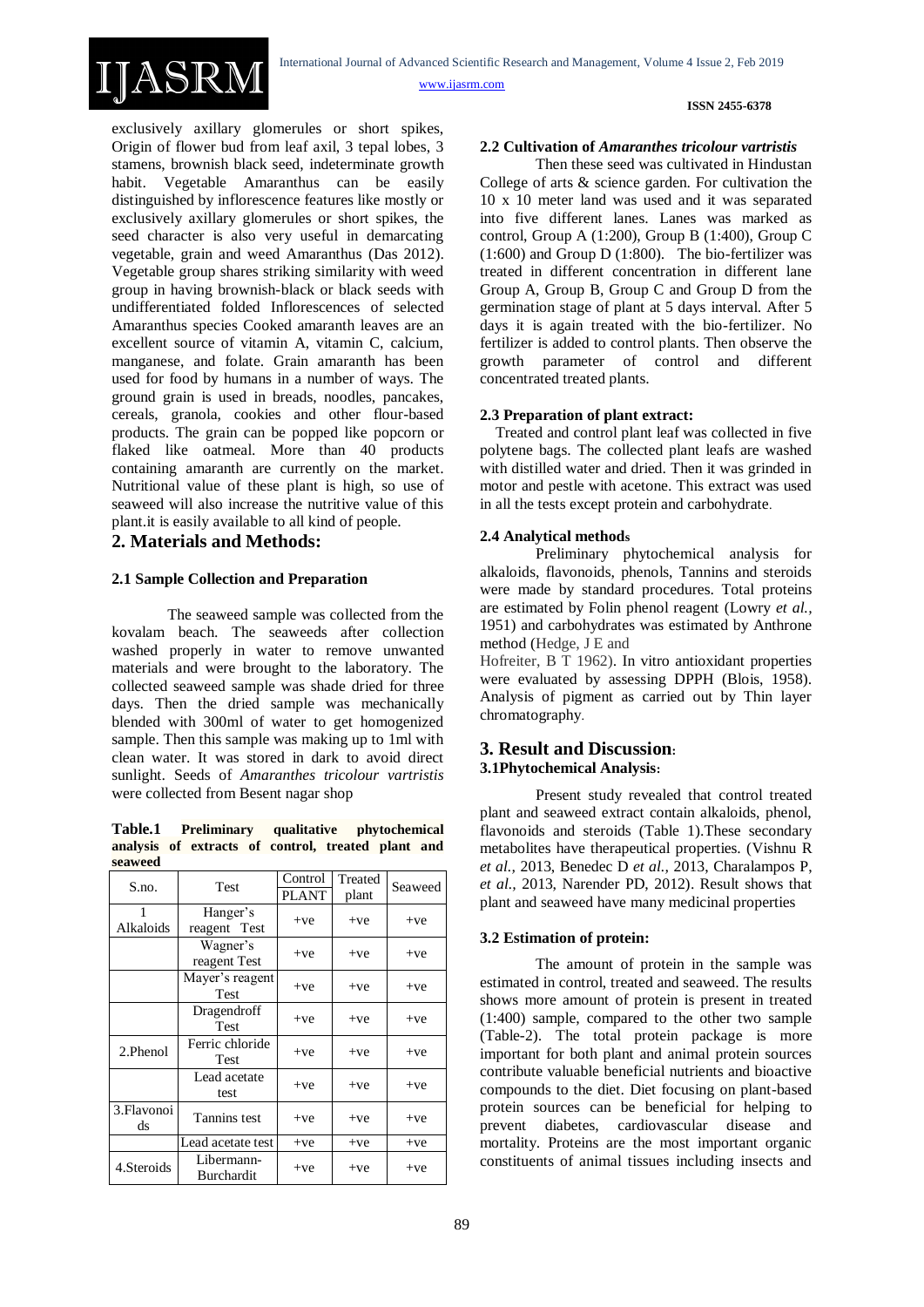**ISSN 2455-6378**

play an important role in energy production (Taşkın and Aksoylar, 2011).

### **Table .2 : Estimation of Total Protein**

ASR

| S.NO          | <b>Experimental</b><br><b>Groups</b> | A<br>$660$ nm | Concentration,<br>$\mu$ g/ml |
|---------------|--------------------------------------|---------------|------------------------------|
|               | Control plant                        | 0.98          | $0.65 \pm 0.023$             |
| $\mathcal{D}$ | Seaweed                              | 0.24          | $0.16 \pm 0.349$             |
| 3             | Group A                              | 0.73          | $0.49 \pm 0.025$             |
|               | Group B                              | 1.26          | $0.84 \pm 0.021$             |
| 5             | Group C                              | 1.01          | $0.67 \pm 0.026$             |
|               | Group D                              | 1.15          | $0.73 \pm 0.021$             |

## Mean  $\pm$  SE of 3 individual observations of each group **3.3 Estimation of carbohydrate**

The amount of carbohydrate was estimated in control, treated and seaweed. The results shows more amount of carbohydrate is present in treated (1:400) sample and seaweed compared to the control (Table-3). In plants, they have two main purposes. First, they provide building blocks for plant structural components, such as cellulose (important in building cell walls). Secondly, carbohydrates are molecules that deliver energy for plant growth. This result indicates that seaweed increases amount of carbohydrate in plants that indirectly help the plant to grow.

#### **Table 3: Estimation of Carbohydrate**

| S.NO           | <b>Experimental</b><br><b>Groups</b> | $A_{530}$<br>nm | Concentration,<br>$\mu$ g /ml |
|----------------|--------------------------------------|-----------------|-------------------------------|
|                | Control plant                        | 0.15            | $0.12 \pm 0.43$               |
| $\mathfrak{D}$ | Seaweed                              | 0.90            | $0.72 + 0.041$                |
| 3              | Group A                              | 0.19            | $0.15 \pm 0.047$              |
|                | Group B                              | 0.86            | $0.68 \pm 0.042$              |
| 5              | Group C                              | 0.28            | $0.22 \pm 0.043$              |
| 6              | Group D                              | 0.38            | $0.03 \pm 0.040$              |

*Mean ± SE of 3 individual observations of each group*

### **3.4 Pigment Analysis**

## **Chlorophyll & Carotenoid**

The amount of chlorophyll a and chlorophyll b and total chlorophyll and carotenoid pigment was estimated in the sample control and seaweed treated samples. The results shows more amount of Carotenoid was present in control sample compared to the treated (1:400) sample(Table- 4). Chlorophylls, which are green, and carotenoids, which are yellow, orange or red, play pivotal roles in photosynthesis [\(Bauernfeind, 1981;](http://www.hort.wisc.edu/usdavcru/simon/publications/97hort0012.html#Ref1) [Dailey,](http://www.hort.wisc.edu/usdavcru/simon/publications/97hort0012.html#Ref5)  [1990;](http://www.hort.wisc.edu/usdavcru/simon/publications/97hort0012.html#Ref5) [Young and Britton, 1993\)](http://www.hort.wisc.edu/usdavcru/simon/publications/97hort0012.html#Ref34) Carotenoids protect the chlorophylls from photo-oxidation and are accessory, light-harvesting pigments and photoreceptors. These pigment play an important role in human health. Plants containing carotenoids, anthocyanins, and other flavonoids are believed to function as "chemopreventers". It protect us from certain cancer and reduce cardiovascular diseases.

|  |  | Table. 4. Estimation of Total Chlorophyll A and carotenoid |
|--|--|------------------------------------------------------------|
|  |  |                                                            |

| S.N<br>0.      | <b>Experiment</b><br>al Group | <b>Chlorophy</b><br>ll A,<br>$\mu$ g/ml | <b>Chloroph</b><br>yll B,<br>$\mu$ g/ml | <b>Total</b><br>Chlorophy<br>$ll, \mu g/ml$ | <b>Caroteni</b><br>d |
|----------------|-------------------------------|-----------------------------------------|-----------------------------------------|---------------------------------------------|----------------------|
| $\mathbf{1}$   | Control                       | $37.457+$                               | $41.078 \pm$                            | $78.510+$                                   | $2.043+$             |
|                | sample                        | 0.003                                   | 0.003                                   | 0.004                                       | 0.034                |
| $\overline{2}$ | Treated                       | $40.209 \pm 0.0$                        | $48.783+$                               | 88.964±                                     | $1.679 \pm$          |
|                | sample                        | 08                                      | 0.001                                   | 0.005                                       | 0.031                |

#### *Mean ± SE of 3 individual observations of each group* **3.5 Antioxidant Property**

The amount of antioxidant property was estimated in the sample control, treated and seaweed. The results shows more amount of reductones was present in test plant extract (1:400) compared to other samples. Free radical may be defined as any atom possessing unpaired electrons. The reactive oxygen species are oxygen derived free radicals such as superoxide anion  $(O_2)$ , hydroxyl  $(OH^*)$ , hydroperoxyl (OOH'), peroxyl (ROO') and alkoxyl (RO• ) radicals and non-free radicals such as hydrogen peroxide  $(H_2O_2)$ , hypochorous acid (HOCl), ozone  $(O_3)$  and singlet oxygen  $(O<sub>2</sub>)$ [Halliwell B, Gutteridge J, 1999]. These will be formed by living organisms endogenously and exogenously [\[Irshad M, Chaudhuri PS, 2002\].](https://www.ncbi.nlm.nih.gov/pmc/articles/PMC4025295/#b2) These free radicals are produced by our body and to stabilize the body's natural function, but the excess amount could cause the cell and tissue damage [\[](https://www.ncbi.nlm.nih.gov/pmc/articles/PMC4025295/#b3) Sen S, *et al*., 2010]. An antioxidant can be broadly defined as any substance that delays or inhibits oxidative damage to a target molecule [\[Yamagishi S](https://www.ncbi.nlm.nih.gov/pmc/articles/PMC4025295/#b5)  [and Matsui T, 2011\].](https://www.ncbi.nlm.nih.gov/pmc/articles/PMC4025295/#b5) The synthetic antioxidants are now replaced because the natural antioxidants could be considered as safer without any side effects [\[Meenakshi S,](https://www.ncbi.nlm.nih.gov/pmc/articles/PMC4025295/#b9) *et al.,*2011]. The result shows that Seaweed extract in (1:400) concentration will be the good in increasing antioxidant property and safer compared to synthetic one(Graph- 1).

#### **Graph.1: Estimation of Antioxidant Activity**